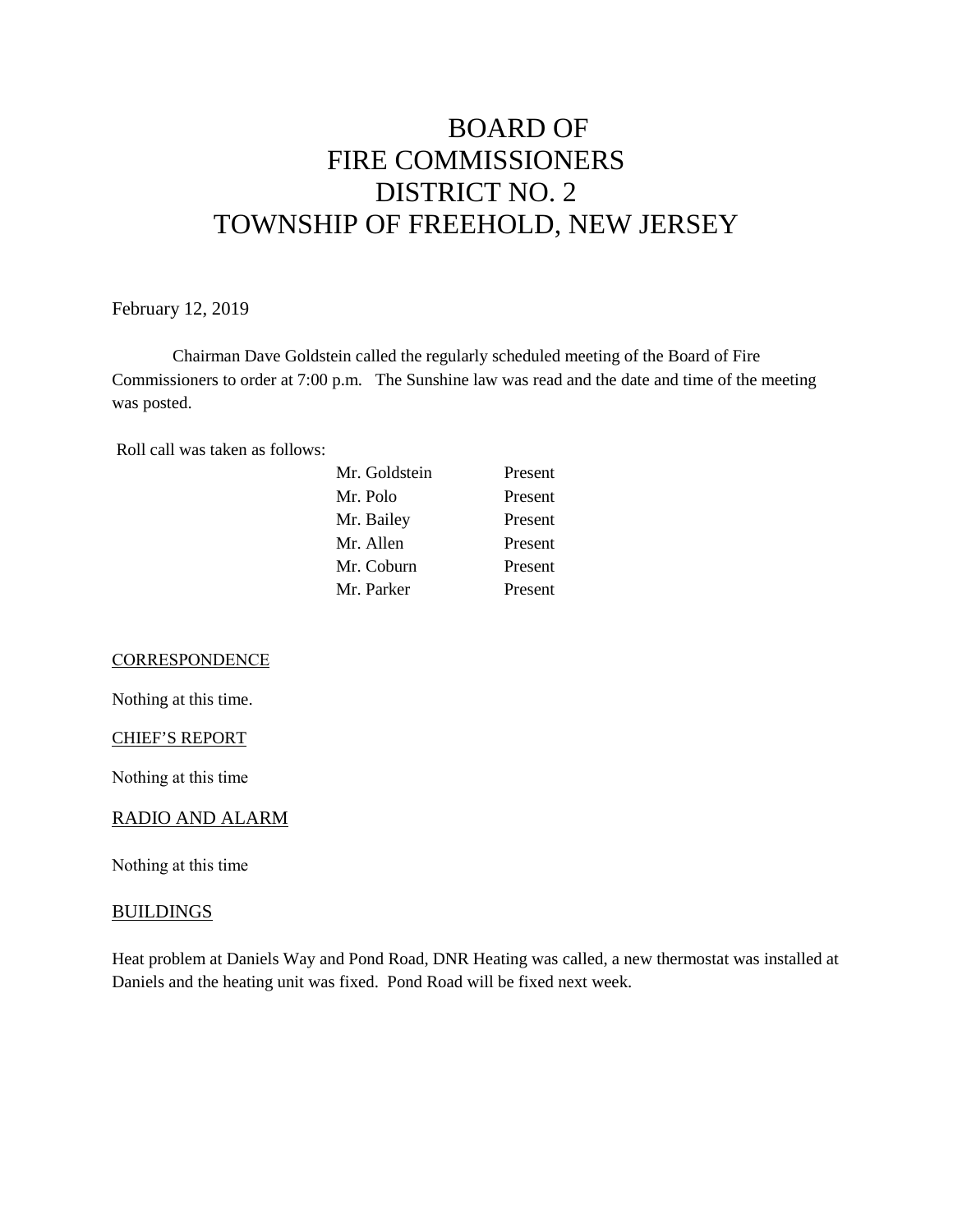## **INSURANCE**

Mr. Goldstein received the new workers compensation policy from Hartford Insurance Company.

Issues with LOSAP has been resolved, all discrepancies were resolved.

### **MAINTENANCE**

'90 all work has been complete.

'76 is going to Fire and Safety next week, once it's at the shop they will let us know how long until it's returned.

#### NEW BUSINESS

Jeremy Hoffman from Freehold EMS asked Fire District #2 Board of Fire Commissioners to donate a Panasonic Tuff book in the amount of \$1,459.00. Mr. Allen made a motion,  $2<sup>nd</sup>$  by Mr. Coburn, roll was called Board Approved.

Board approved to allow Freehold EMS to store an ambulance at Daniels way for a couple of weeks.

Mr. Allen informed board that the security system still needs two new camera's costing \$616.00 for Pond Road Firehouse, Mr. Baily made a motion,  $2<sup>nd</sup>$  by Mr. Coburn. Roll was called Board approved.

Received a letter from Chief Scott Megill from Laguna Vista, Texas Firehouse is requesting donations of any old gear or equipment. Board will ask the Line Officers to do inventory and get back to them.

### OLD BUSINESS

Old DVR's from security system will be wiped cleaned and given to the officers.